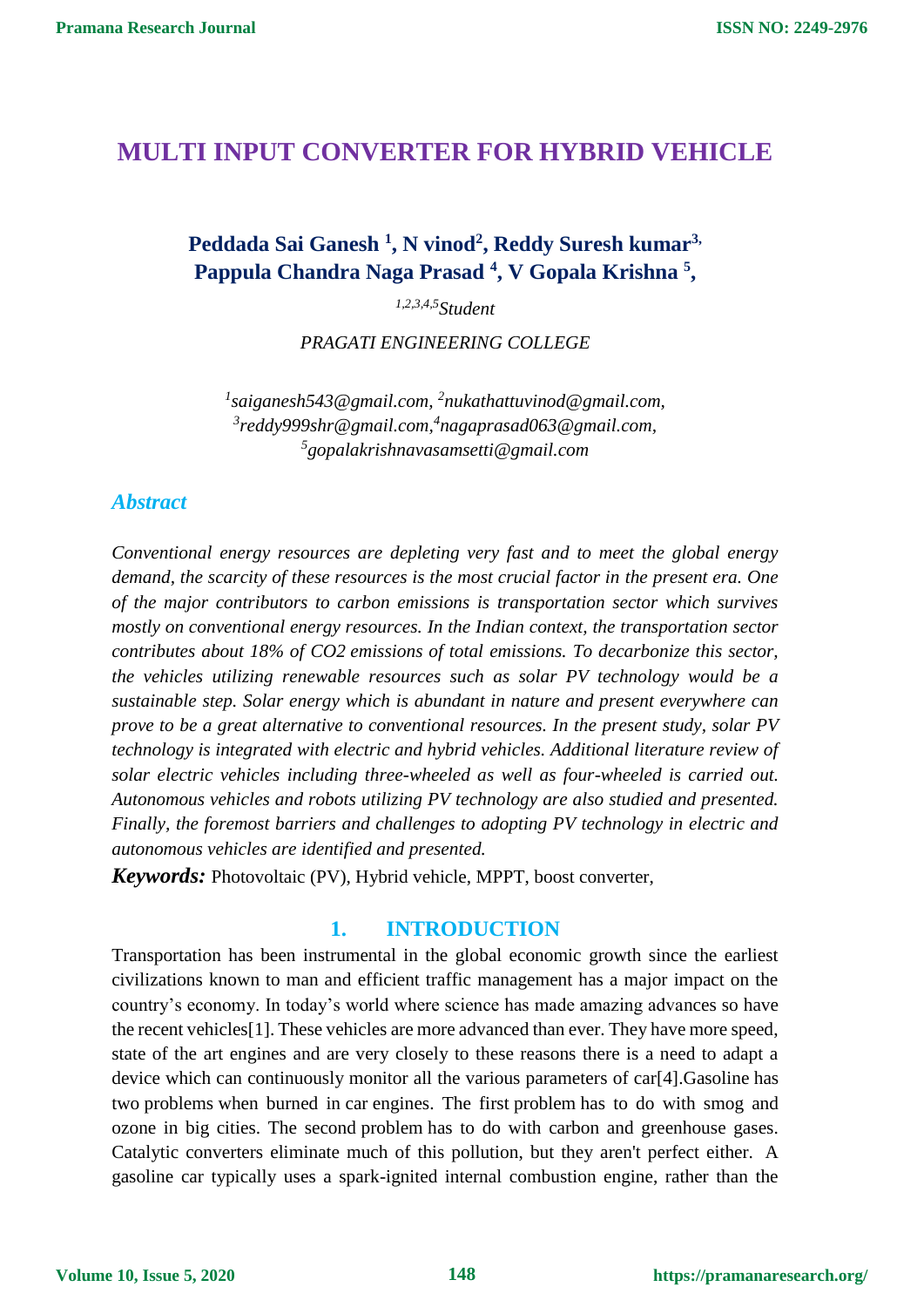compression-ignited systems used in diesel vehicles. In a spark-ignited system, the fuel is injected into the combustion chamber and combined with air. To eliminate these problems we proposed a hybrid vehicle which runs on Solar and battery[2]. In this thriving society, more and more vehicles are produced to meet the increasing demands of people from all corners of the world. Here comes the necessity to provide more and more efficient and reliability to them. Hence this project aims to design a converter for hybrid vehicle[3]. Solar and battery are the two sources for hybrid vehicle. Solar being a renewable energy it is a primary source and battery is a secondary source. Two relays are used as a converter circuit one for the switching of the sources and other for the shutdown mechanism. Whenever the voltage from the solar is greater than threshold value i.e. 9V, the relay selects the solar as a supply to run the vehicle. If it is less than 9V then the vehicle will run on battery i.e. secondary source. For displaying the voltages we use ADC MCP3208 that convert analog signal into digital signal. As ADC works on 5V a potential divider circuit is placed. The voltages are compared to a program that is run in a microcontroller 8051 and microcontroller gives the signal to relays. The output from the converter circuit is given to the Boost converter that will boost the voltage to the required amount and this output is given as input to the motor driver circuit L293D. Based on the input speed, PWM pulses are generated and are given to motor driver circuit and finally this output is given as input to BLDC motor. The voltage values and speed variations can be observed in the LCD.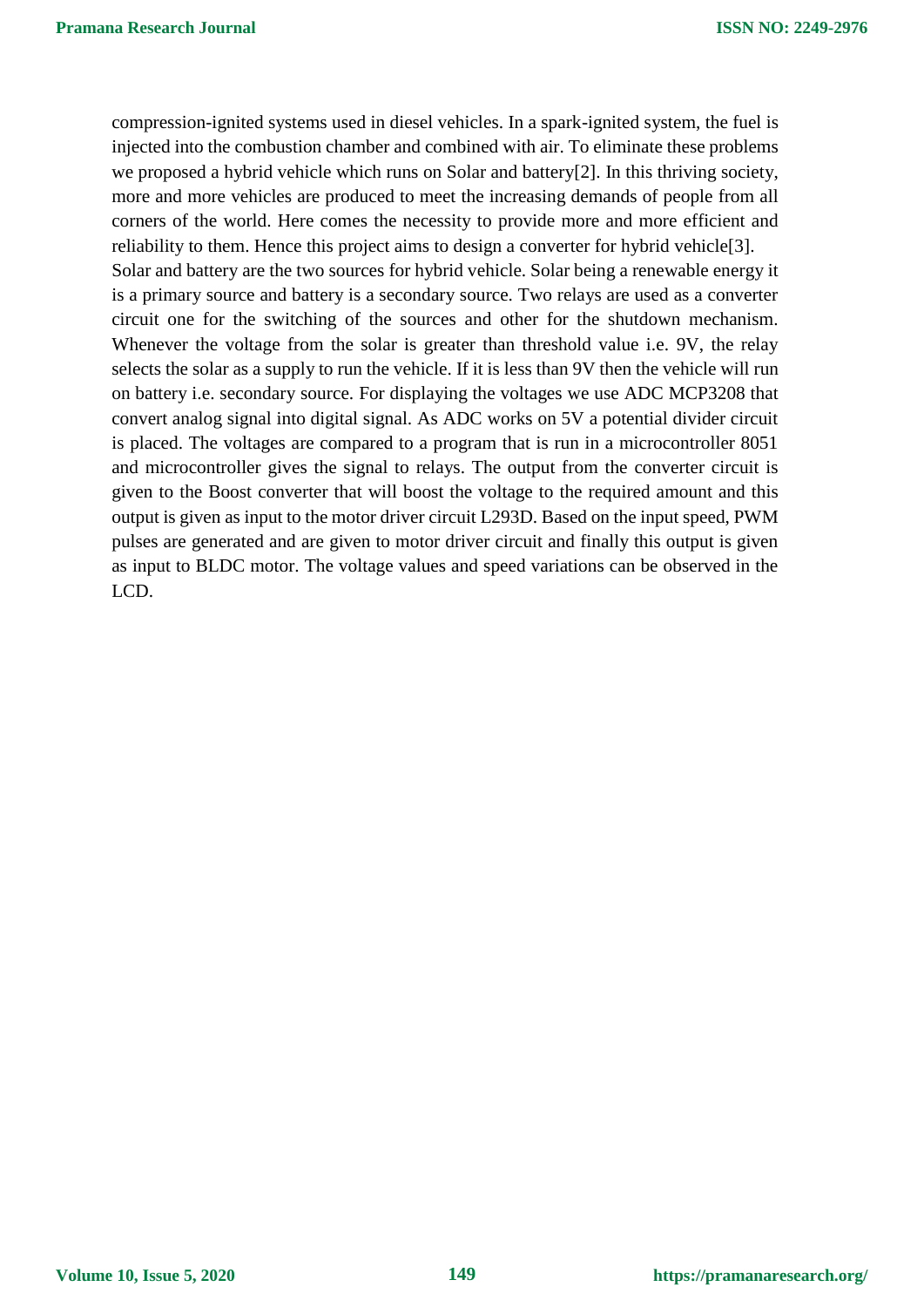

# **2. CIRCUIT DIAGRAM**



### **3. WORKING**

In this thriving society, more and more vehicles are produced to meet the increasing demands of people from all corners of the world. Here comes the necessity to provide more and more efficient and reliability to them. Hence this project aims to design a converter for hybrid vehicle.

Solar and battery are the two sources for hybrid vehicle. Solar being a renewable energy it is a primary source and battery is a secondary source. Two relays are used as a converter circuit one for the switching of the sources and other for the shutdown mechanism.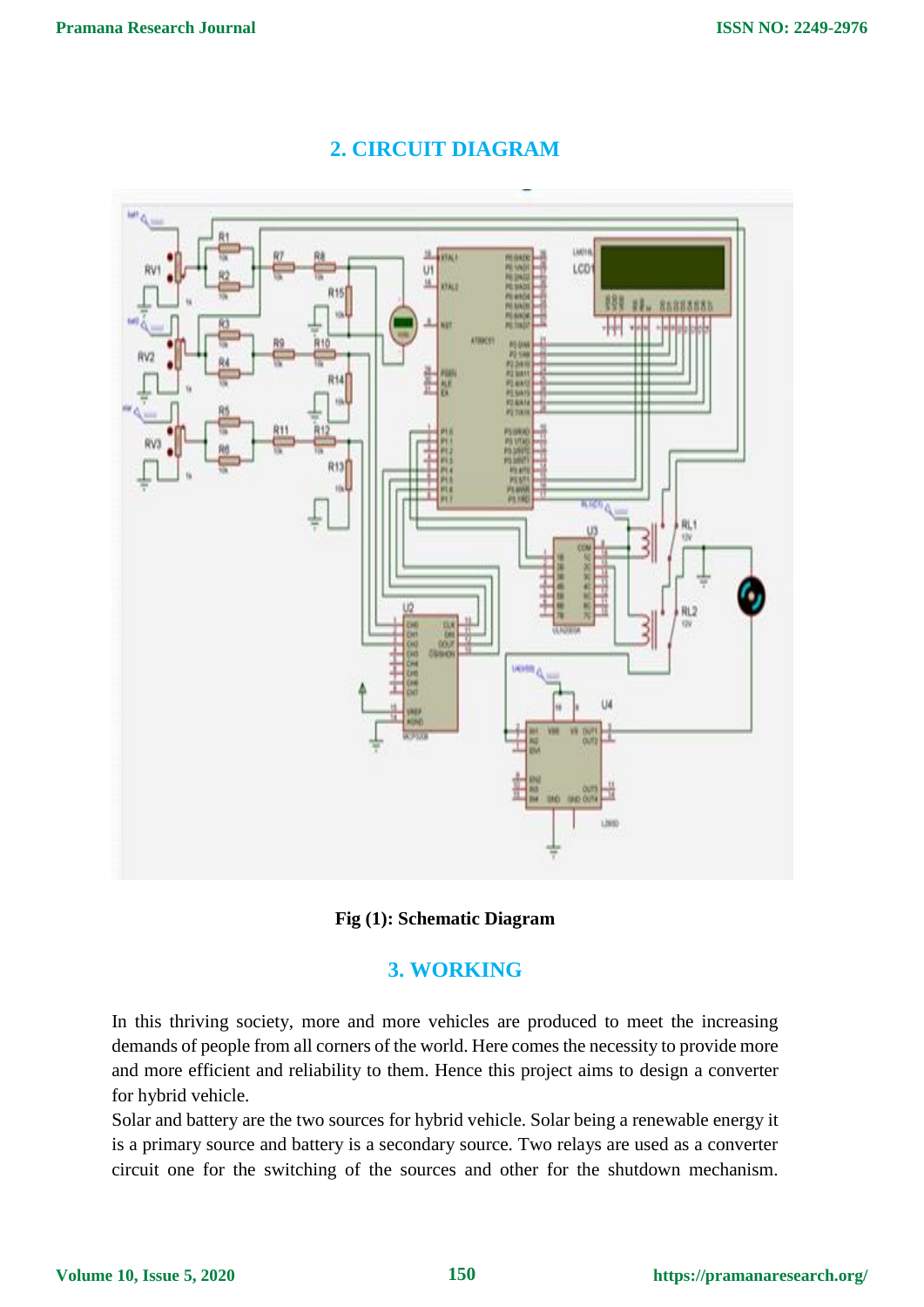Whenever the voltage from the solar is greater than threshold value i.e. 9V, the relay selects the solar as a supply to run the vehicle. If it is less than 9V then the vehicle will run on battery i.e. secondary source. For displaying the voltages we use ADC MCP3208 that convert analog signal into digital signal. As ADC works on 5V a potential divider circuit is placed. The voltages are compared to a program that is run in a microcontroller 8051 and microcontroller gives the signal to relays. The output from the converter circuit is given to the Boost converter that will boost the voltage to the required amount and this output is given as input to the motor driver circuit L293D. Based on the input speed, PWM pulses are generated and are given to motor driver circuit and finally this output is given as input to BLDC motor. The voltage values and speed variations can be observed in the LCD.



**Fig (2): Block Diagram**

### **4. PROJECT FEATURES**

**Source shifting:** Source shifting enables to maximize the usage of renewable energy i.e. solar. **Speed control:**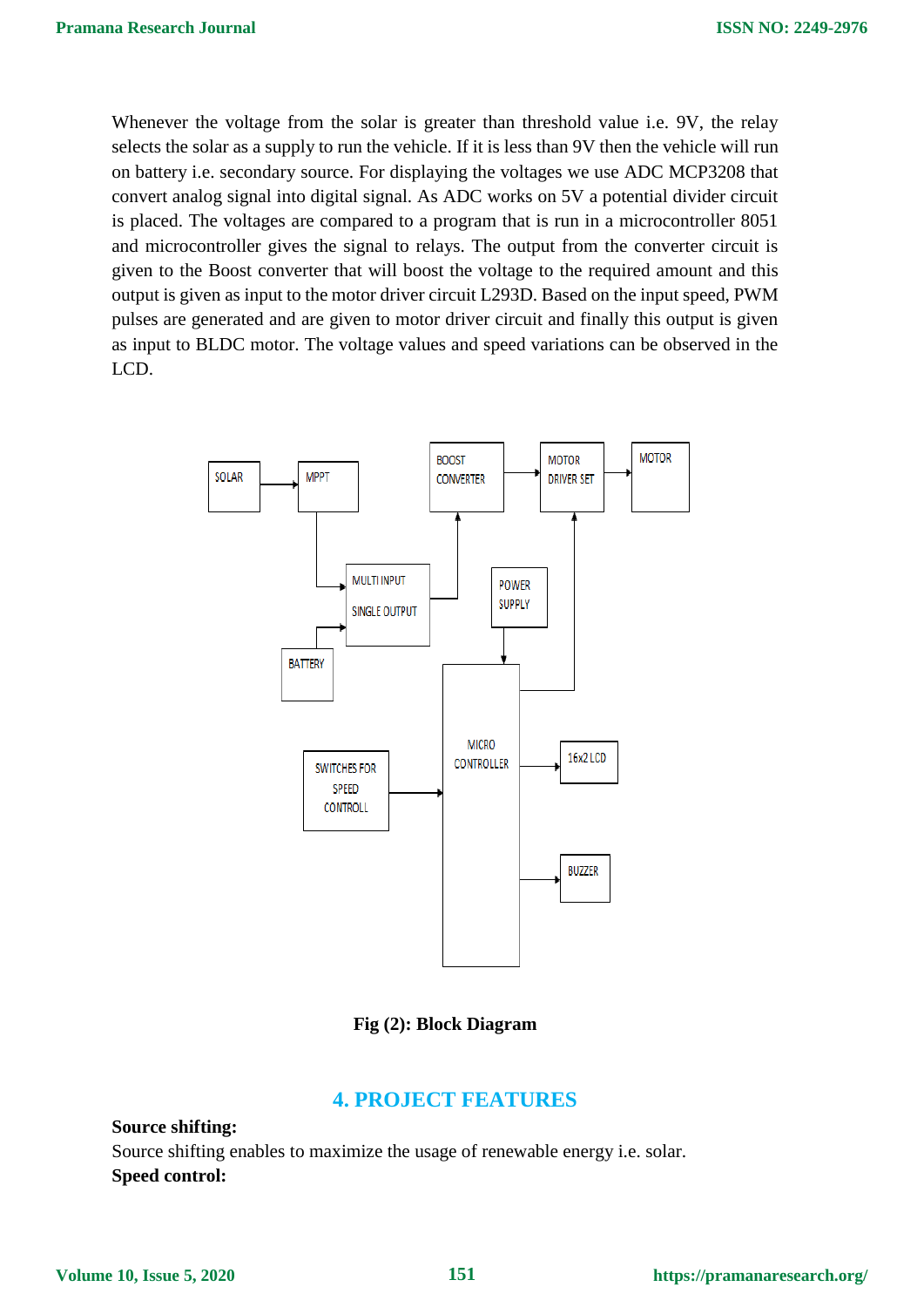We can get wide ranges of speed with PWM technique.

### **5. RESULTS**

The result of the project is to make best of solar energy when available to drive a vehicle and reduce the air, noise pollution.

## **Circuit of proposed project:**



Fig(5.1):circuit connections

**Case1:** The car is running on solar i.e. primary source because the voltage is above the threshold voltage i.e. 9V.



Fig(5.2): Vehicle running on solar

**Case2:** The car is running ob battery i.e. secondary source because the voltage from solar is below the threshold voltage i.e.9V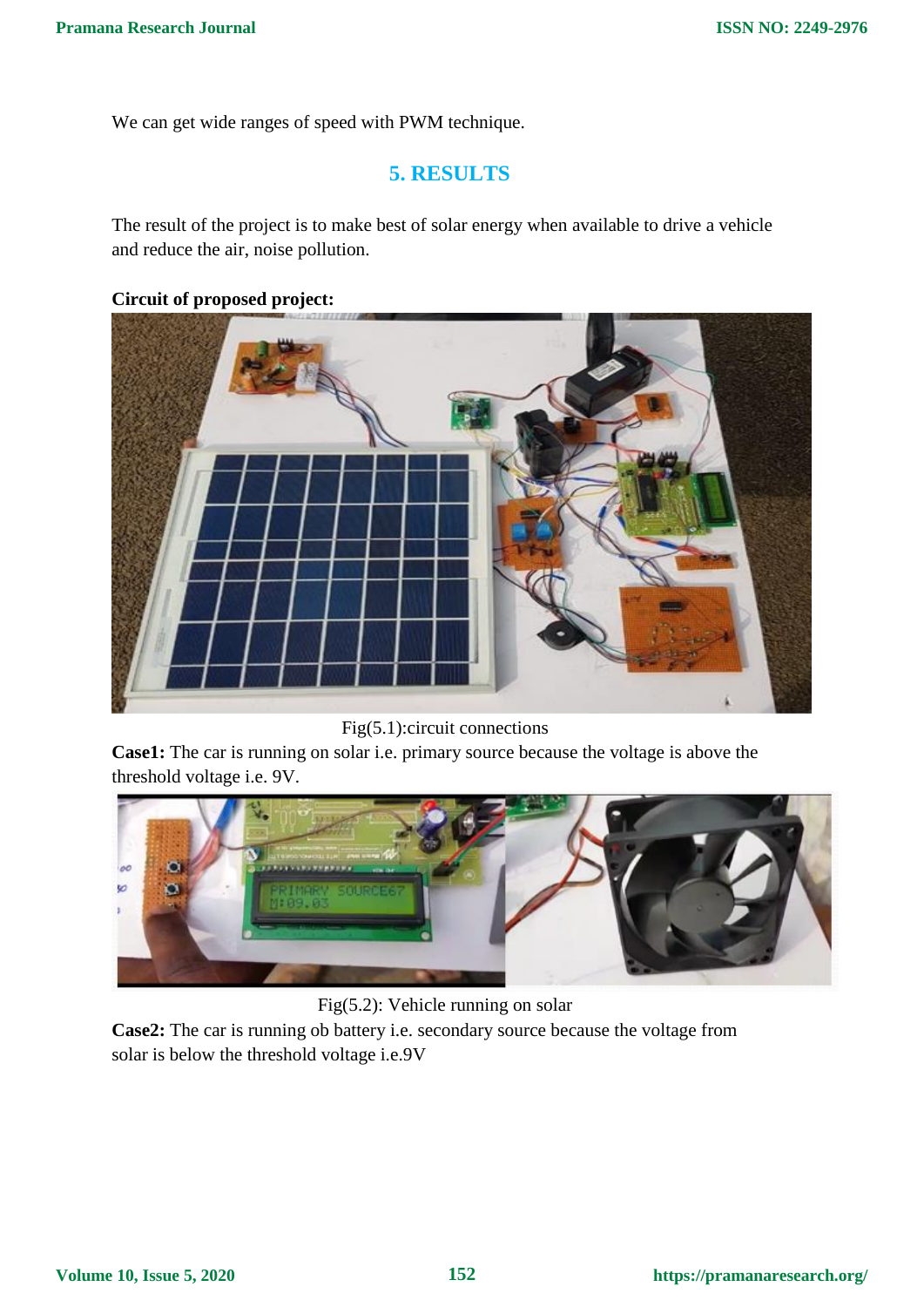

|  | <b>Observation</b><br><b>Time Slot</b> | Switch<br><b>Number</b> | <b>Motor Rotating</b><br><b>Speed</b> | Source type for delivering<br>power to load |
|--|----------------------------------------|-------------------------|---------------------------------------|---------------------------------------------|
|  | 9AM-10AM                               | 1                       | Low Speed                             | <b>Primary Source</b>                       |
|  |                                        | $\overline{2}$          | Medium Speed                          | <b>Primary Source</b>                       |
|  |                                        | 3                       | High Speed                            | Secondary Source                            |
|  | 1PM-2PM                                | 1                       | Low Speed                             | <b>Primary Source</b>                       |
|  |                                        | 2                       | Medium Speed                          | <b>Primary Source</b>                       |
|  |                                        | 3                       | <b>High Speed</b>                     | <b>Primary Source</b>                       |
|  | 4PM-5PM                                | 1                       | Low Speed                             | <b>Primary Source</b>                       |
|  |                                        | $\overline{2}$          | Medium Speed                          | Secondary Source                            |
|  |                                        | 3                       | High Speed                            | Secondary Source                            |

Fig(5.3): Vehicle running on battery

- $\checkmark$  Primary Source PV array
- $\checkmark$  Secondary Source Battery

### **6. CONCLUSION**

This project is suitably fulfilled the basic things such as avoidance of usage of fossil fuel and increase the efficiency of vehicle to meet the global changes in climate. A simple circuit is built for the automatic source conversion and a DC-DC converter is also placed in order to achieve the power balance. It is possible to transform the overall transportation sector and it is only way to decrease the global usage of fossil fuels. Because two sources are being used it is more reliable. It is more efficient and reliable than the existing electric vehicles.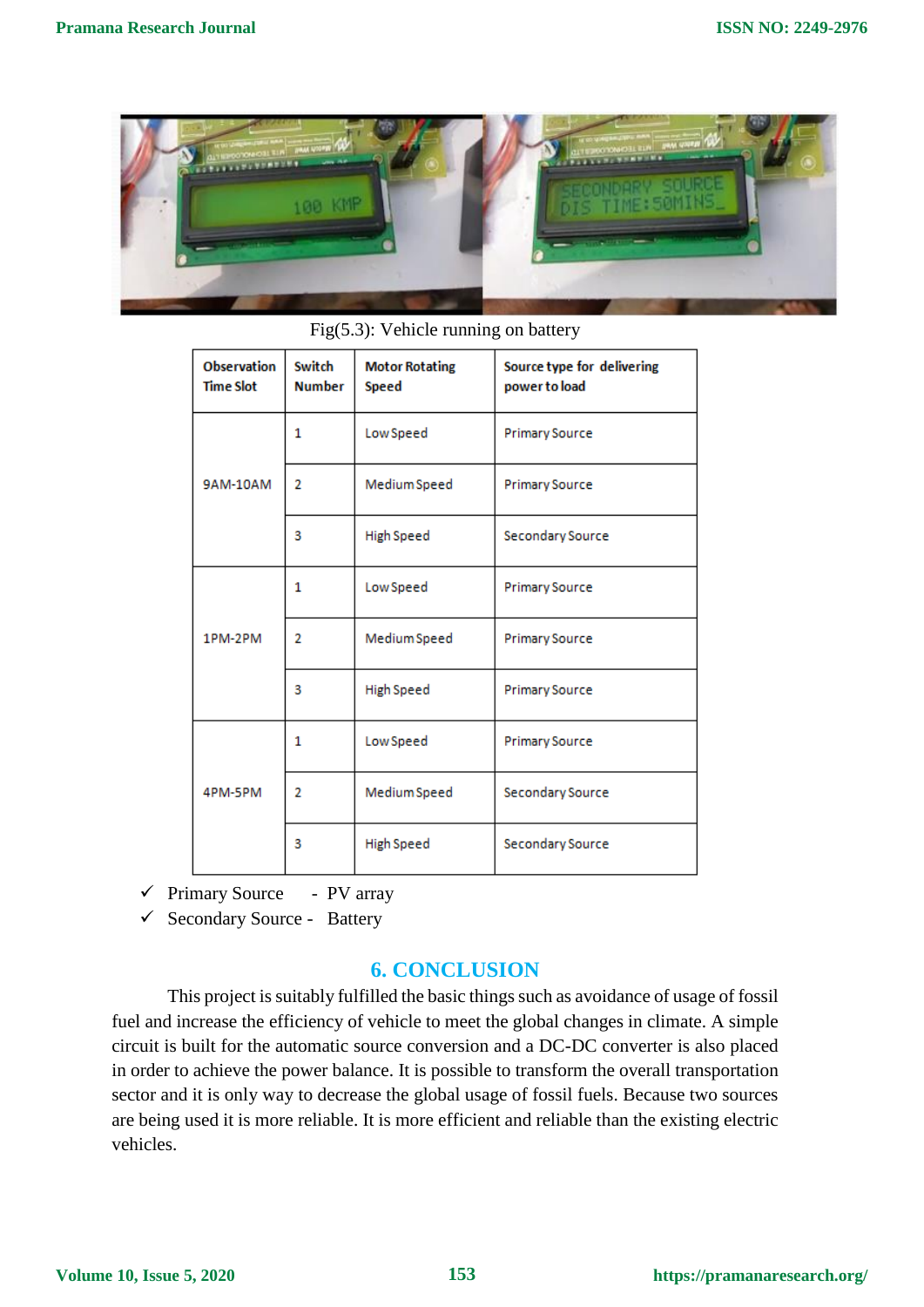#### **7. Future Scope**

With the increase in global pollution and depletion in natural resources renewable sources are being utilized and examined at a rapid rate. With the advances in fuel cell technology batteries can be replaced with fuel cells which are having more than 80% efficiency. Also solar cells efficiency is being improved at rapid rate they can be extensively used. With the recent advances in power electronics converters can really help in improving the conversion efficiency and also they can do great power management between the source. With increasing efficiency in the renewable energy sector more sources can be kept in place to improve the efficiency. Due to commutation less motors and their greater flexibilities and their ability to operate at high speeds they can be employed to increase the efficiency.

#### *References*

*1. L.Wang, Z. Wang, H. Li, Asymmetrical duty cycle control and decoupled power flow design of a three-port bidirectional DC–DC converter for fuel cell vehicle application, IEEE Trans. Power Electron. 27 (2) (2017) 891–904.*

*2. A. Khaligh, Z. Li, Battery, published journal titled as "ultracapacitor, fuel cell, and hybrid energy storage systems for electric, hybrid electric, fuel cell, and plug-in hybrid electric vehicles: state of the art", IEEE Trans. Veh. Technol. 59 (6) (2016) 2806–2814.*

*3. Sangtaek Han, Deepak Divan, published journal titled as, "Bi-directional DC/DC converters for plug-in hybrid electric vehicle (PHEV) applications" in 2008 Twenty-Third Annual IEEE Applied Power Electronics Conference and Exposition, 24-28th february 2015.* 

*4. Chen Dingyue, Chen Lihao, published journal titled as "Key techniques and performance analysis of solar electric automobile, in Advanced Materials Research, Vol. 846-847, 2016, pp. 139–143.* 

*5. Fan, Haifeng and Dehong Xu. published journal titled as "A Family of PWM plus Phase-Shift Bidirectional DC-DC Converters" in Annual IEEE Power Electronics Specialists Conference, 2012.*

*6. Xu, Dehong, Chuanhong Zhao, and Haifeng Fan., published journal titled as "A PWM Plus Phase-Shift Control Bidirectional DC-DC Converter" in IEEE Transactions on Power Electronics, Vol. 19, No. 3, May 2011.*

*7."Optimization of Perturb and Observe Maximum Power Point Tracking Method" Nicola Femia, Member, IEEE, Giovanni Petrone, Giovanni Spagnuolo,Member, IEEE, and Massimo Vitelli.*

*8."A Comparative Study on Maximum Power Point Tracking Techniques for Photovoltaic Systems" Bidyadhar Subudhi, Senior Member, IEEE, and Raseswari Pradhan.*

*9. "Comparison of Photovoltaic Array Maximum Power Point Tracking Techniques" Trishan Esram and Patrick L. Chapman.*

*10. L. L. Buciarelli, B. L. Grossman, E. F. Lyon, and N. E. Rasmussen, "The energy balance associated with the use of a MPPT in a 100 kW peak power system," in IEEE Photovoltaic Spec. Conf., 1980, pp. 523–527.*